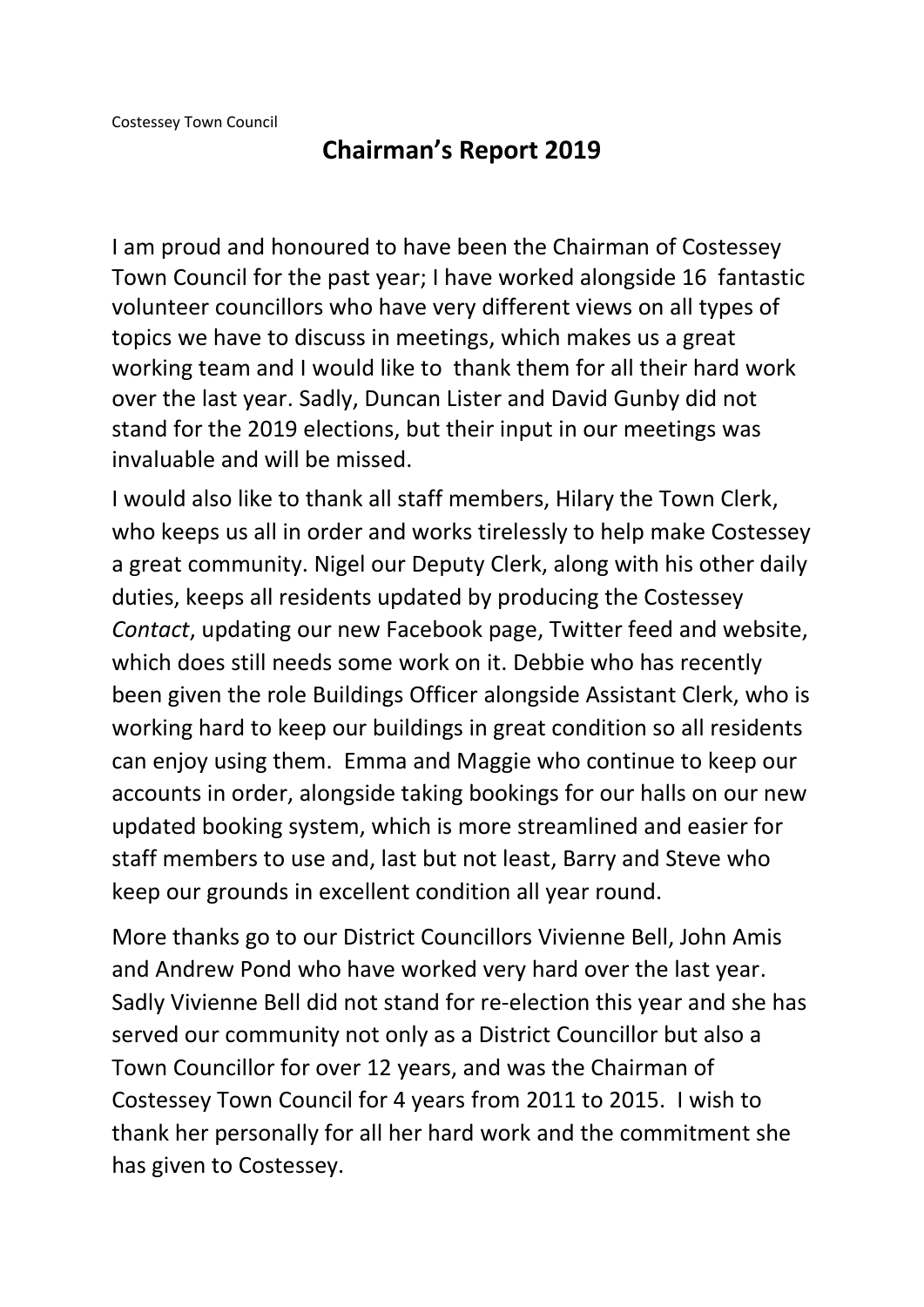I know it is getting very hard to keep community groups running due to funding issues, but these are vital services in our community to prevent isolation, social barriers, and to give support and I would like to thank all these groups on behalf of Costessey Town Council and the volunteers who give up their time to run these groups in our community centres and other places in Costessey. I would like to also thank all residents who also give up their time to volunteer in other organisations around Norfolk - you all make a great difference in people's lives.

In May 2018 we held our annual Fete and Fayre which was a massive success and many people from around our area attended. I would like to personally thank Stewart Blackburn for arranging the attendance of General, the Lord Dannat, and for organising the parade with veterans from Costessey. I felt very proud that day.

Streetlights: - We are still waiting for South Norfolk to hand over the streetlights we agreed to take on. As soon as we have taken on the responsibility we will be replacing those streetlights that have been capped; it is taking longer than we had anticipated, but we do keep chasing this up so we can instruct our contractor to do the necessary work.

I have had the privilege of handing out certificates on two occasions this year to the local art group who run in the Costessey Centre; you would not think the artwork came from amateurs, it was fantastic and the students should be very proud of what they have achieved.

At the annual Costessey Remembrance Day Parade I was very honoured to lead the Parade with my family and Stewart Blackburn who organises this every year, so thanks must go to him. It was lovely to see so many groups and residents walk to St Edmund's Church and remember people who had fought for us over the years.